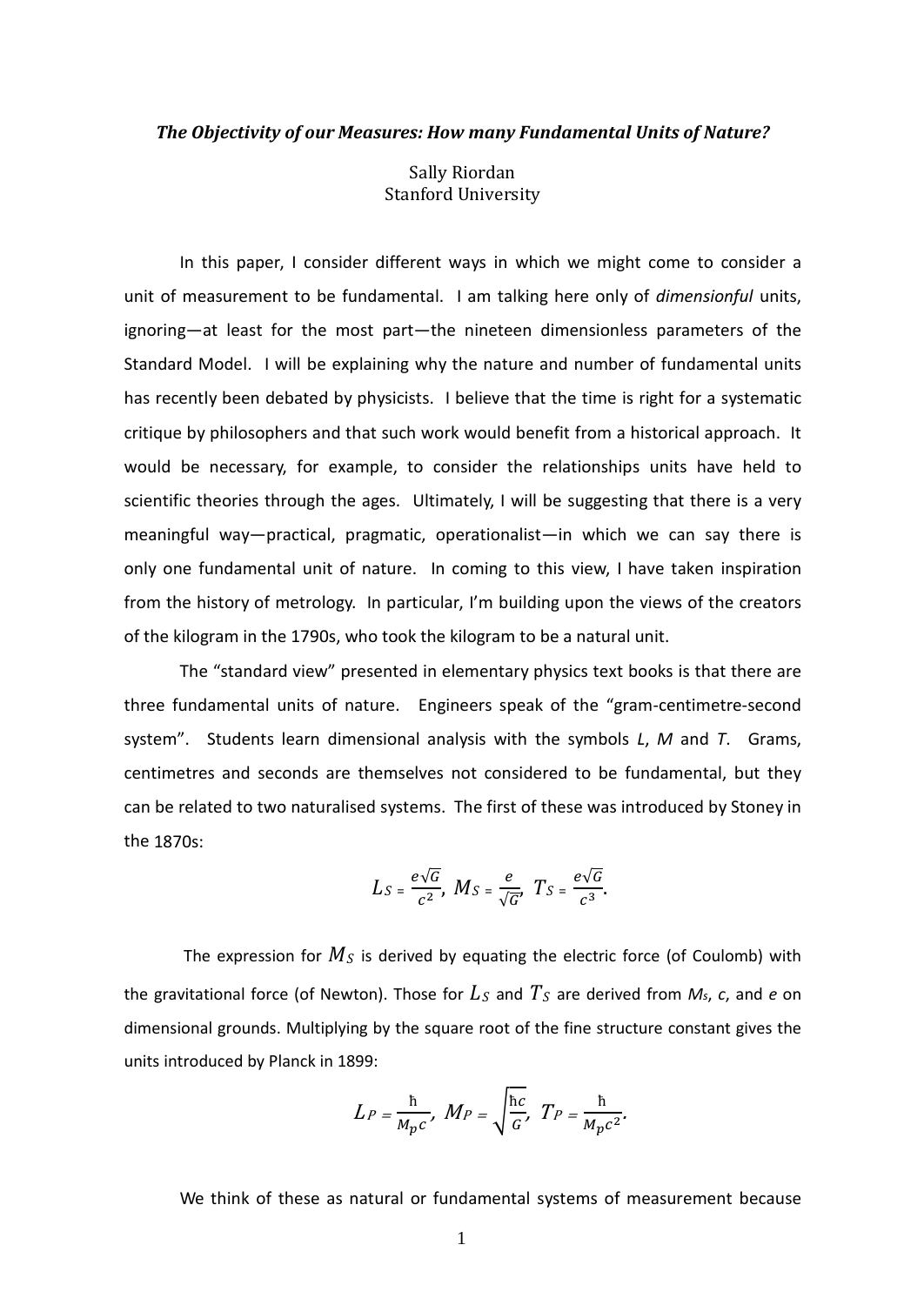they are derived from constants of physical theories: *e*, G and *c*; or ħ, G and *c*. Physicists would agree that *G* here is a place-holder for a more fundamental unit to emerge from a quantum theory of gravity. Nevertheless, the over-arching structure of a system of natural units is clear: our best theories present us with three dimensionful units, from which all other dimensionful units can be derived. The standard view tells us that three units are necessary and sufficient for the natural sciences.

Does science reveal to us in this way that there are three kinds of measurable quantities in the universe? In this paper, I will be arguing that the history of physics suggests the reverse logic has been in play: it is *because* we have assumed that there are three kinds of measurable quantities in the universe that we have searched for and found three fundamental units. Comparing Boltzmann's constant with Planck's constant, for example, leaves us in doubt whether we can justify taking only one of these as a fundamental unit.

I will be presenting and embellishing upon recent arguments made by physicists regarding what makes a unit fundamental: Lev Okun argues for the standard view; Gabriele Veneziano believes string theory makes one of these units redundant; Michael Duff argues that there are no fundamental units of nature at all. The debate has arisen in the last ten years as a result of physicists disagreeing about whether or not black holes provide an experimental way in which we can discriminate between two contending theories of a varying fine structure constant,  $\alpha$ . (In the first,  $\alpha$  varies because of a varying *e*, in the second because of a varying *c*.)

I will be largely agreeing with Michael Duff's arguments that there are no fundamental units of nature. I suggest, however, that considering these arguments with a slight pragmatic, practical or operationalist viewpoint brings us to conclude that there is just one fundamental constant of nature. One measure of the world is necessary in order to inject meaning into our system of measurement and to connect our experimental results to scientific theory. In making this argument, I will be taking inspiration from the ideals that brought about the kilogram in the 1790s.

Lavoisier, Borda, Couloub, Monge, Condorcet, Laplace and Lagrange (amongst others) believed the kilogram to be "not in any way arbitrary" and "taken from nature". The kilogram had been defined as a litre of ice-cold, pressureless, pure water. There were many components to what these natural philosophers meant when they called this

2